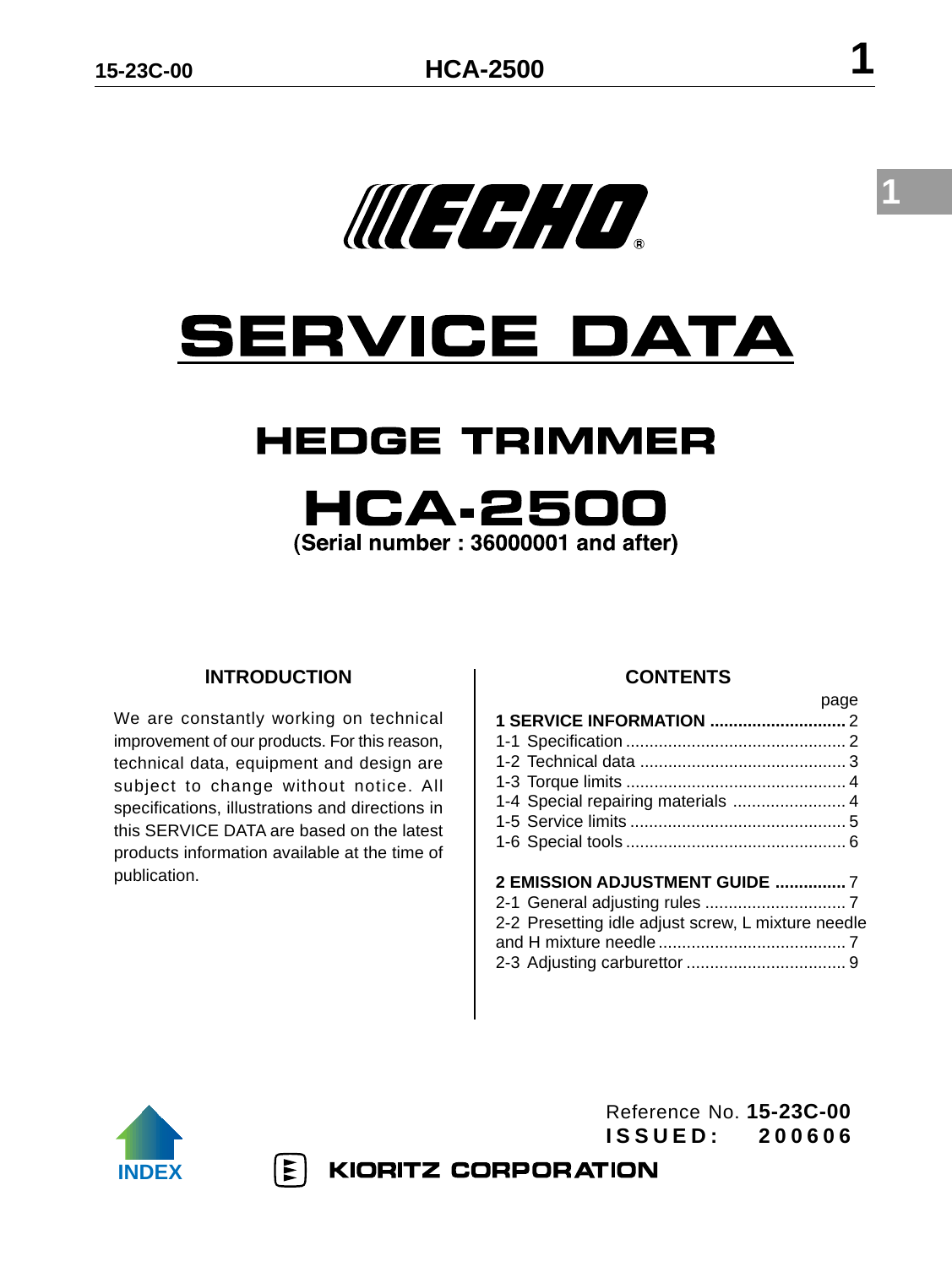#### **1 SERVICE INFORMATION**

# **1-1 Specifications**

| Dimensions Length |                                   |               | mm(in)                             | 2330 (91.7)                                                          |  |
|-------------------|-----------------------------------|---------------|------------------------------------|----------------------------------------------------------------------|--|
|                   | Width                             |               | mm(in)                             | 225 (9.3)                                                            |  |
|                   | Height                            |               | mm(in)                             | 225 (9.3)                                                            |  |
|                   | Dry weight                        |               | kg(lb)                             | 6.4(14.1)                                                            |  |
| Engine            | Type                              |               |                                    | KIORITZ, air-cooled, two-stroke, single cylinder                     |  |
|                   | Rotation                          |               |                                    | Anticlockwise as viewed from the output end                          |  |
|                   | Displacement                      |               | cm <sup>3</sup> (in <sup>3</sup> ) | 23.6 (1.440)                                                         |  |
|                   | <b>Bore</b>                       |               | mm(in)                             | 34.0 (1.339)                                                         |  |
|                   | <b>Stroke</b>                     |               | mm(in)                             | 26.0 (1.024)                                                         |  |
|                   | Compression ratio                 |               |                                    | 6.3                                                                  |  |
| Carburettor       | <b>Type</b>                       |               |                                    | Rotary type: Diaphragm, horizontal-draught, with primer (purge pump) |  |
|                   | Model                             |               |                                    | Walbro WT-424C                                                       |  |
|                   | Venturi size-Throttle bore mm(in) |               |                                    | $7.9 - 12.7(0.31 - 0.5)$                                             |  |
| Ignition          | <b>Type</b>                       |               |                                    | CDI (Capacitor discharge ignition) system                            |  |
|                   |                                   |               |                                    | with electronic speed governor                                       |  |
|                   | Spark plug                        |               |                                    | BPMR7A                                                               |  |
| <b>Starter</b>    | <b>Type</b>                       |               |                                    | Automatic rewind                                                     |  |
|                   | Rope diameter x length            |               | mm(in)                             | $3.0 \times 1000$ (0.12 x 39.4)                                      |  |
| Fuel              | Type                              |               |                                    | Premixed two-stroke fuel                                             |  |
|                   | Mixture ratio                     |               |                                    | 50:1(2%)                                                             |  |
|                   | Petrol                            |               |                                    | Minimum 89 octane petrol (RON)                                       |  |
|                   | Two-stroke air cooled engine oil  |               |                                    | ISO-L-EGD (ISO/CD13738), JASO FC                                     |  |
|                   | Tank capacity                     |               | L (U.S.fl.oz.)                     | 0.4(13.5)                                                            |  |
| Clutch            | <b>Type</b>                       |               |                                    | Centrifugal, 2 - shoe slide                                          |  |
| Handle            | <b>Type</b>                       |               | Front                              | Rubber grip                                                          |  |
|                   |                                   |               | Rear                               | Rubber grip with throttle trigger                                    |  |
| Drive shaft       | <b>Type</b>                       |               |                                    | Flexible                                                             |  |
|                   | Inner shaft: Diameter - Length    |               | mm(in)                             | $6.15 - 1522(0.24 - 60.0)$                                           |  |
|                   | Housing                           | OD-ID         | mm(in)                             | 25 - 22 (0.98 - 0.87)                                                |  |
|                   | (Main pipe)                       | Length mm(in) |                                    | 1500 (59.0)                                                          |  |
| Gear case         | Reduction ratio                   |               |                                    | 3.95                                                                 |  |
|                   | Gear tooth                        |               |                                    | Spiral bevel                                                         |  |
|                   | Lubrication                       |               |                                    | Lithium based grease                                                 |  |
| Cutter            | <b>Type</b>                       |               |                                    | Double reciprocating, double edge blade                              |  |
|                   | Called Length                     |               | mm(in)                             | 450 (18)                                                             |  |
|                   | Pitch                             |               | mm(in)                             | 35.0 (1.38)                                                          |  |
|                   | Height                            |               | mm(in)                             | 21.0(0.83)                                                           |  |
|                   | <b>Thickness</b>                  |               | mm(in)                             | 2.5(0.098)                                                           |  |
|                   | Articulate adjustment             |               |                                    | 180 $^{\circ}$ variable at 15 $^{\circ}$ pitch + storage position    |  |

OD: Outer diameter. **ID: Inner diameter.**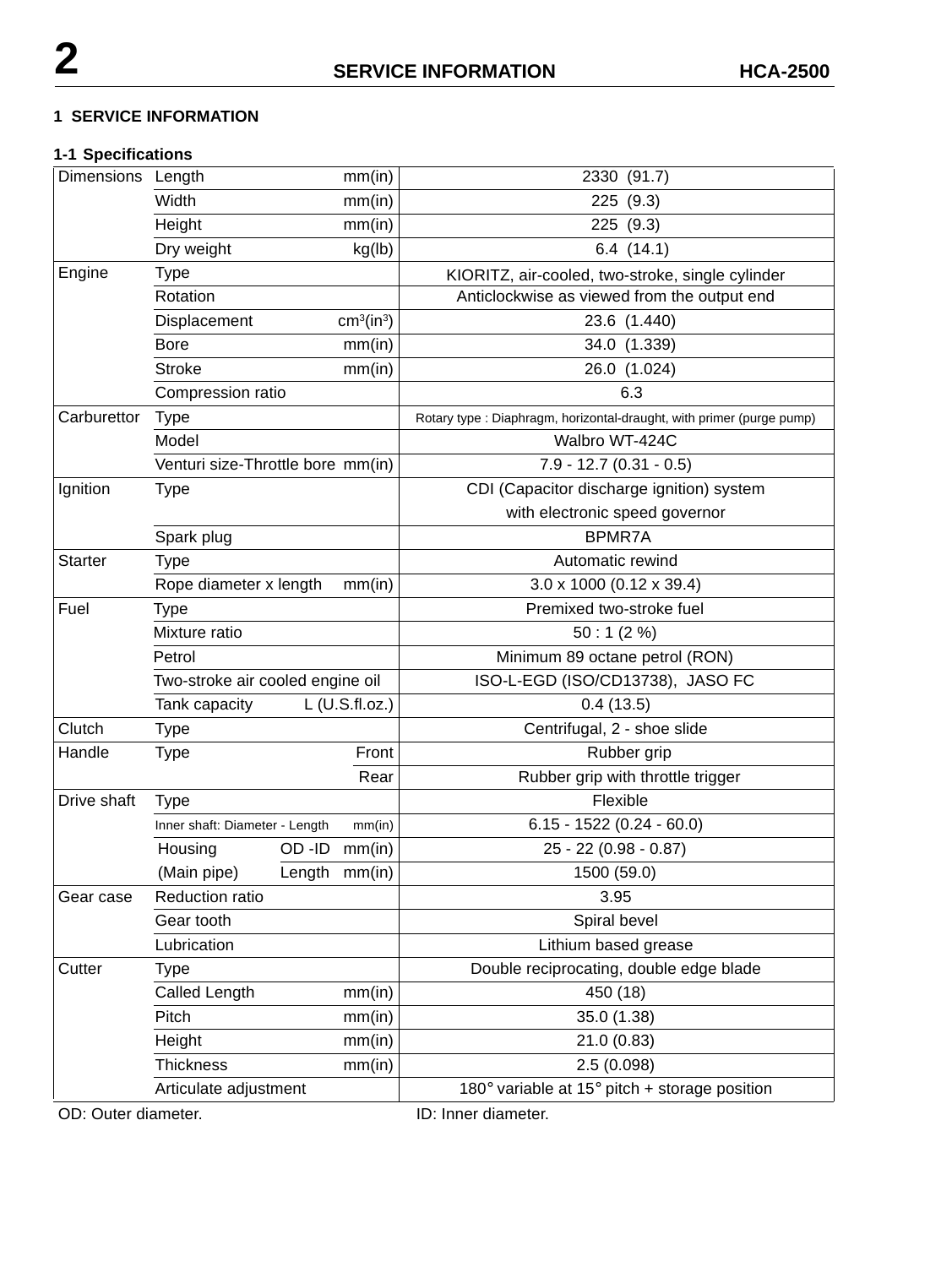| Engine                                                     |                                         |                                  |                                        |  |
|------------------------------------------------------------|-----------------------------------------|----------------------------------|----------------------------------------|--|
| Idling speed                                               |                                         | r/min                            | 2400 - 3200                            |  |
| Operating speed                                            |                                         | r/min                            | 7000 - 8000                            |  |
| Wide open throttle speed                                   |                                         | $r/m$ in                         | $9000 - 10500$                         |  |
| Clutch engagement speed                                    |                                         | r/min                            | 3700 - 4300                            |  |
| Compression pressure                                       |                                         | MPa (kgf/cm <sup>2</sup> ) (psi) | 0.94(9.6)(136)                         |  |
| Ignition system                                            |                                         |                                  |                                        |  |
| Spark plug gap                                             |                                         | mm(in)                           | $0.6 - 0.7$ (0.024 - 0.028)            |  |
|                                                            | Minimum secondary voltage at 1500 r/min | kV                               | 15                                     |  |
| Primay coil resistance                                     |                                         | Ω                                | $200 - 400$                            |  |
| Secondary coil resistance                                  |                                         | $k\Omega$                        | $1.3 - 1.8$                            |  |
| Pole shoe air gaps                                         |                                         | mm(in)                           | $0.30 - 0.40$ (0.012 - 0.016)          |  |
| Ignition timing<br>at 3000 r/min                           |                                         | <b>BTDC</b>                      | 29                                     |  |
|                                                            | at 8000 r/min                           | <b>BTDC</b>                      | 28                                     |  |
| at 9000 r/min                                              |                                         | <b>BTDC</b>                      | 12                                     |  |
| Carburettor                                                |                                         |                                  |                                        |  |
| Idle adjust screw initial setting<br>turn in*              |                                         |                                  | 11/2                                   |  |
| turn back<br>L mixture needle initial setting              |                                         |                                  | 21/4                                   |  |
| turn back<br>H mixture needle initial setting              |                                         |                                  | 31/4                                   |  |
| MPa (kgf/cm <sup>2</sup> ) (psi)<br>Test Pressure, minimum |                                         |                                  | 0.05(0.5)(7.0)                         |  |
| Metering lever height<br>mm(in)                            |                                         |                                  | 1.65 (0.065) lower than diaphragm seat |  |
|                                                            |                                         |                                  |                                        |  |

BTDC: Before top dead centre.

\* Set idle speed screw to contact throttle plate before initial setting.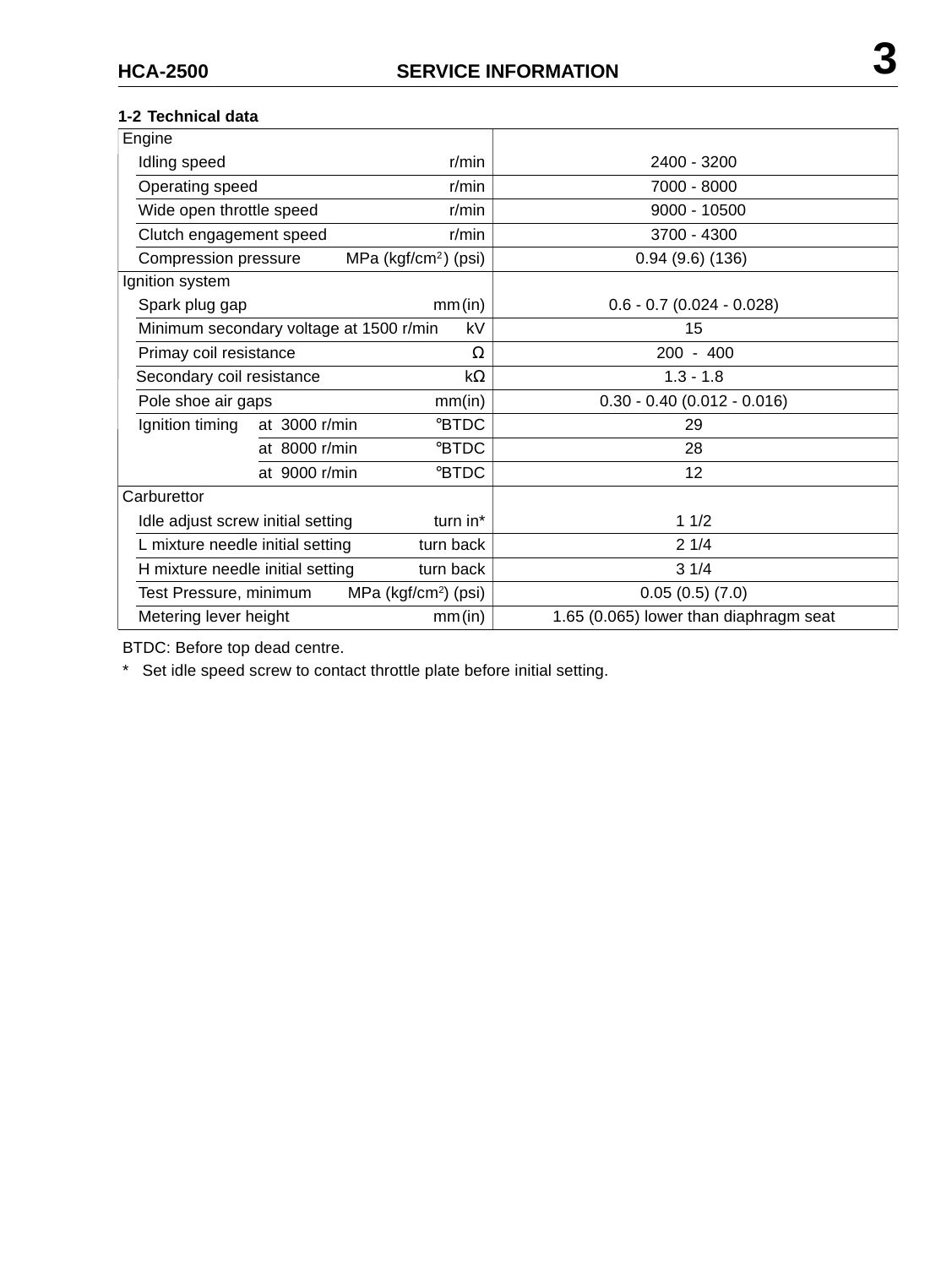#### **1-3 Torque limits**

| Descriptions |                             | Size           | kgf•cm      | N•m         | in•lbf      |
|--------------|-----------------------------|----------------|-------------|-------------|-------------|
| Starter      | Pawl carrier                | M 8            | $80 - 100$  | $8 - 10$    | $70 - 85$   |
| system       | Starter case                | $M 4*$         | $22 - 28$   | $2.2 - 2.8$ | $19 - 24$   |
| Ignition     | Ignition coil (CDI module)  | $M 4*$         | $38 - 55$   | $3.8 - 5.5$ | $35 - 50$   |
| system       | Spark plug                  | M 14           | $150 - 170$ | $15 - 17$   | 130 - 150   |
|              | Fan cover                   | $M 4*$         | $38 - 55$   | $3.8 - 5.5$ | $35 - 50$   |
| Fuel         | Carburettor insulator       | $M 5^*$        | $30 - 40$   | $3 - 4$     | $26 - 35$   |
| system       | Carburettor                 | M 5            | $35 - 45$   | $3.5 - 4.5$ | $30 - 40$   |
|              | Throttle wire housing nut   | M <sub>6</sub> | $6 - 10$    | $0.6 - 1.0$ | $5 - 9$     |
|              | Fuel tank                   | $M 5*$         | $27 - 32$   | $2.7 - 3.2$ | $23 - 28$   |
| Clutch       | Clutch hub                  | M 8            | $180 - 200$ | $18 - 20$   | $155 - 175$ |
| Engine       | Crankcase                   | M 5            | $75 - 85$   | $7.5 - 8.5$ | $65 - 75$   |
|              | Cylinder                    | M 5            | $75 - 85$   | $7.5 - 8.5$ | $65 - 75$   |
|              | Cylinder cover              | $M 4*$         | $35 - 45$   | $3.5 - 4.5$ | $30 - 40$   |
|              | Muffler                     | M 5            | $55 - 65$   | $5.5 - 6.5$ | $50 - 55$   |
| Top guard    |                             | $M 5^*$        | $25 - 35$   | $2.5 - 3.5$ | $22 - 30$   |
|              | Regular bolt, nut and screw | M 3            | $6 - 10$    | $0.6 - 1.0$ | $5 - 9$     |
|              |                             | M4             | $15 - 25$   | $1.5 - 2.5$ | $13 - 22$   |
|              |                             | M 5            | $25 - 45$   | $2.5 - 4.5$ | $22 - 40$   |
|              |                             | M 6            | $45 - 75$   | $4.5 - 7.5$ | $40 - 65$   |
|              |                             | M 8            | $110 - 150$ | $11 - 15$   | $95 - 130$  |
|              |                             | M 10           | $210 - 300$ | $21 - 30$   | 180 - 260   |

\* Apply thread locking sealant. (See below)

# **1-4 Special repairing materials**

| Material               | Location               | Remarks                                    |  |
|------------------------|------------------------|--------------------------------------------|--|
| Grease                 | Drive shaft            |                                            |  |
|                        | Gear case              |                                            |  |
|                        | Rewind spring          | Lithium based grease                       |  |
|                        | Starter center post    |                                            |  |
| Thread locking sealant | Starter case           |                                            |  |
|                        | Ignition coil          |                                            |  |
|                        | Fan cover              |                                            |  |
|                        | Carburettor insulators | Loctite #222, ThreeBond 1342 or equivalent |  |
|                        | Fuel tank              |                                            |  |
|                        | Cylinder cover         |                                            |  |
|                        | Top guard              |                                            |  |
|                        | Latch                  |                                            |  |
|                        | PTO shaft              | Loctite #675 or equivalent                 |  |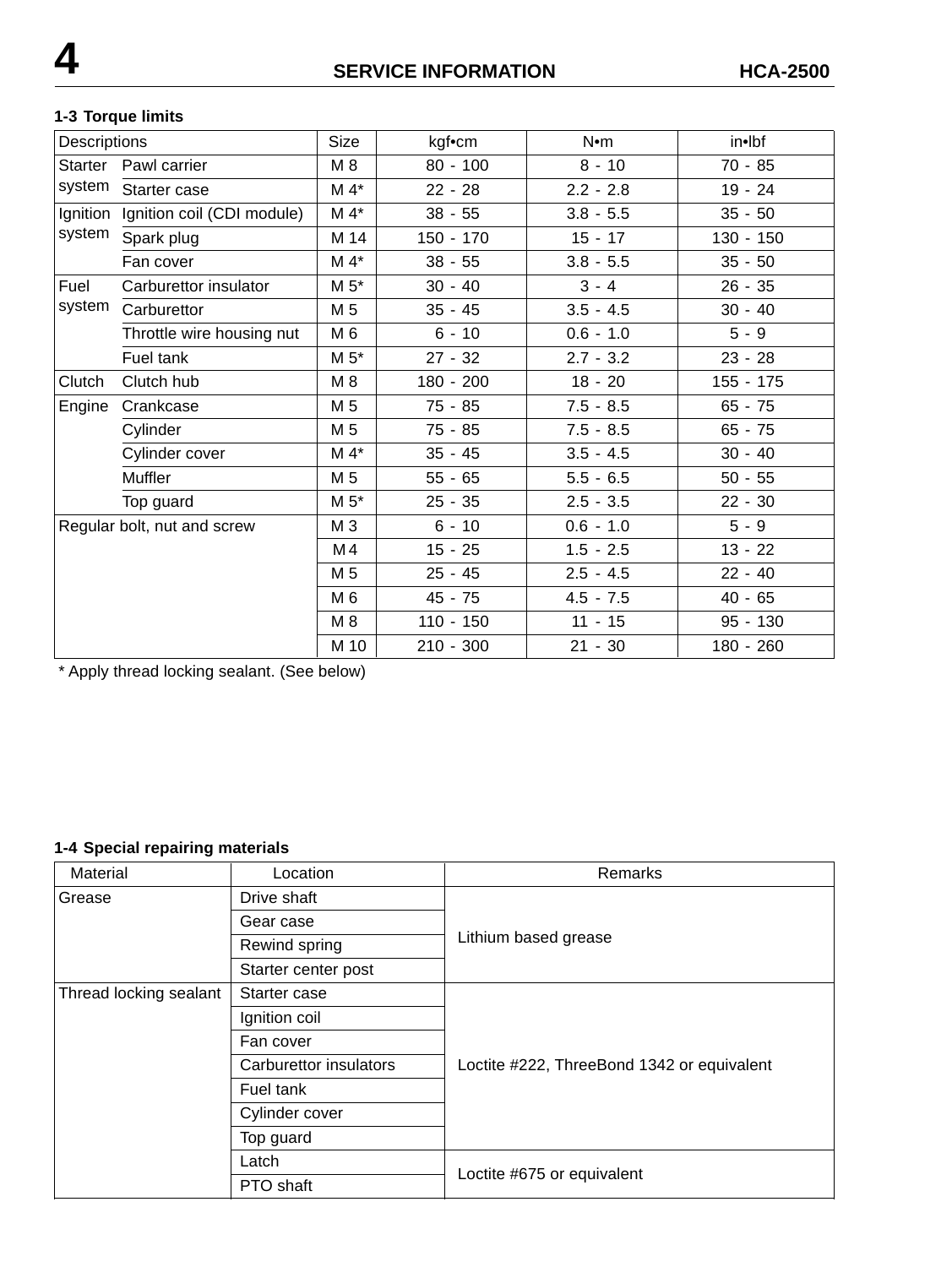#### **1-5 Service limits**

| $\boldsymbol{\mathsf{A}}$            | $\, {\bf B}$                                         | $\mathbf C$                                                             | D                                               |
|--------------------------------------|------------------------------------------------------|-------------------------------------------------------------------------|-------------------------------------------------|
| ᡕ<br>V<br>$\circ$<br>O<br>O<br>5K193 | $\sim$<br>* Ø<br><b>Accountability</b><br>◈<br>5K228 | لآگ}<br>$\mathcal{N}$ $_{\circ}$<br>5K229                               | $_{\circ}$ $\hspace{0.1cm}\sigma$<br>○<br>5K230 |
| E                                    | F                                                    | ${\bf G}$                                                               | H                                               |
| ᢦ<br>$\circ$<br>c<br>5K231           | <b>THRANGERY</b><br><b>Report Follows</b><br>5K016   | <b>RAMARABAS</b><br><b>REGISTER CONTROLLER</b><br>$\mathbb{Q}$<br>5K042 | Θ.<br>त<br>$\circ$<br>$\circ$<br>5K194          |
| K<br>Ø<br>Ø<br>MMAG<br>5K171         | L<br>$\bullet$<br>5K232                              |                                                                         |                                                 |

|   | Description                |      | (in)<br>mm                                     |
|---|----------------------------|------|------------------------------------------------|
| A | Cylinder bore              |      | When plating is worn and aluminium can be seen |
| B | Piston outer diameter      | Min. | 33.91 (1.335)                                  |
| С | Piston pin bore            | Max. | 8.030 (0.3161)                                 |
| D | Piston ring groove         | Max. | (0.063)<br>1.6                                 |
| E | Piston ring side clearance | Max. | (0.004)<br>0.1                                 |
| F | Piston pin outer diameter  | Min. | 7.970 (0.3138)                                 |
| G | Piston ring width          | Min. | 1.45(0.057)                                    |
| н | Piston ring end gap        | Max. | $0.5$ $(0.02)$                                 |
| Κ | Crankshaft runout          | Max. | (0.002)<br>0.05                                |
|   | Clutch drum bore           | Max. | $51.5$ $(2.03)$                                |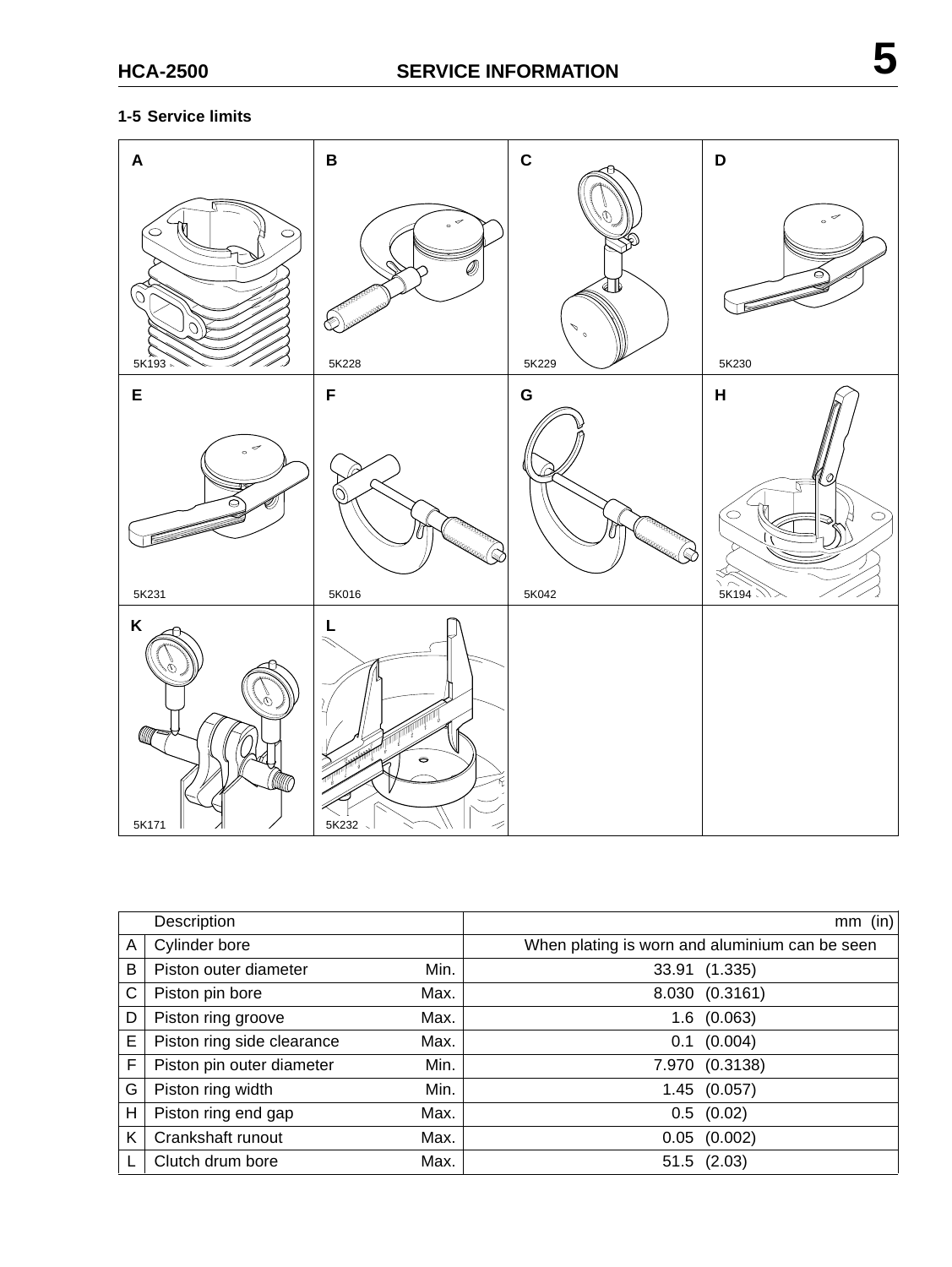# **1-6 Special tools**



| Key | <b>Part Number</b> | <b>Description</b>   | Used for:                                                    |
|-----|--------------------|----------------------|--------------------------------------------------------------|
| 1   | 897801-33330       | Tachometer PET-1000  | Measuring engine speed to adjust carburettor                 |
| 2   | 363018-00310       | Washer               | Installing crankcase oil seal of starter side                |
| 3   | 433019-12330       | Flange nut           | Removing magneto rotor (flywheel)                            |
| 4   | 895612-79920       | L-hex wrench (3 mm)  | Removing and installing hex. socket bolts (M4)               |
| 5   | 895610-79920       | L-hex wrench (4 mm)  | Removing and installing hex. socket bolts (M5)               |
| 6   | 897701-06030       | Bearing wedge        | Removing ball bearings on crankshaft                         |
| 7   | 897701-14732       | Bearing tool         | Removing and installing crankcase bearings                   |
| 8   | 897702-30131       | Piston pin tool      | Removing and installing piston pin (Use 8 mm dia. adapter)   |
| 9   | 897705-11520       | Bearing tool         | Removing and installing con-rod small end needle bearing     |
| 10  | 897712-04630       | 2-pin wrench         | Removing and installing pawl carrier                         |
| 11  | 897714-22830       | Oil seal tool        | Installing ball bearing in gear case                         |
| 12  | 897714-24330       | Oil seal tool        | Installing crankcase oil seals                               |
| 13  | 897726-09130       | Oil seal tool        | Removing clutch drum and installing clutch drum ball bearing |
| 14  | 91004              | Module air gap gauge | Adjusting pole shoe air gaps                                 |
| 15  | 897800-79931       | Spark tester         | Checking ignition system                                     |
| 16  | 897803-30132       | Pressure tester      | Checking carburettor and crankcase leakages                  |
| 17  | 897835-16131       | Pressure connector   | Checking crankcase and cylinder leakages                     |
| 18  | 900100-08008       | <b>Bolt</b>          | Removing magneto rotor (flywheel)                            |
| 19  | 91007              | Compression gauge    | Measuring cylinder compression                               |
| 20  | 91019              | Limiter cap tool     | Removing and installing limiter cap                          |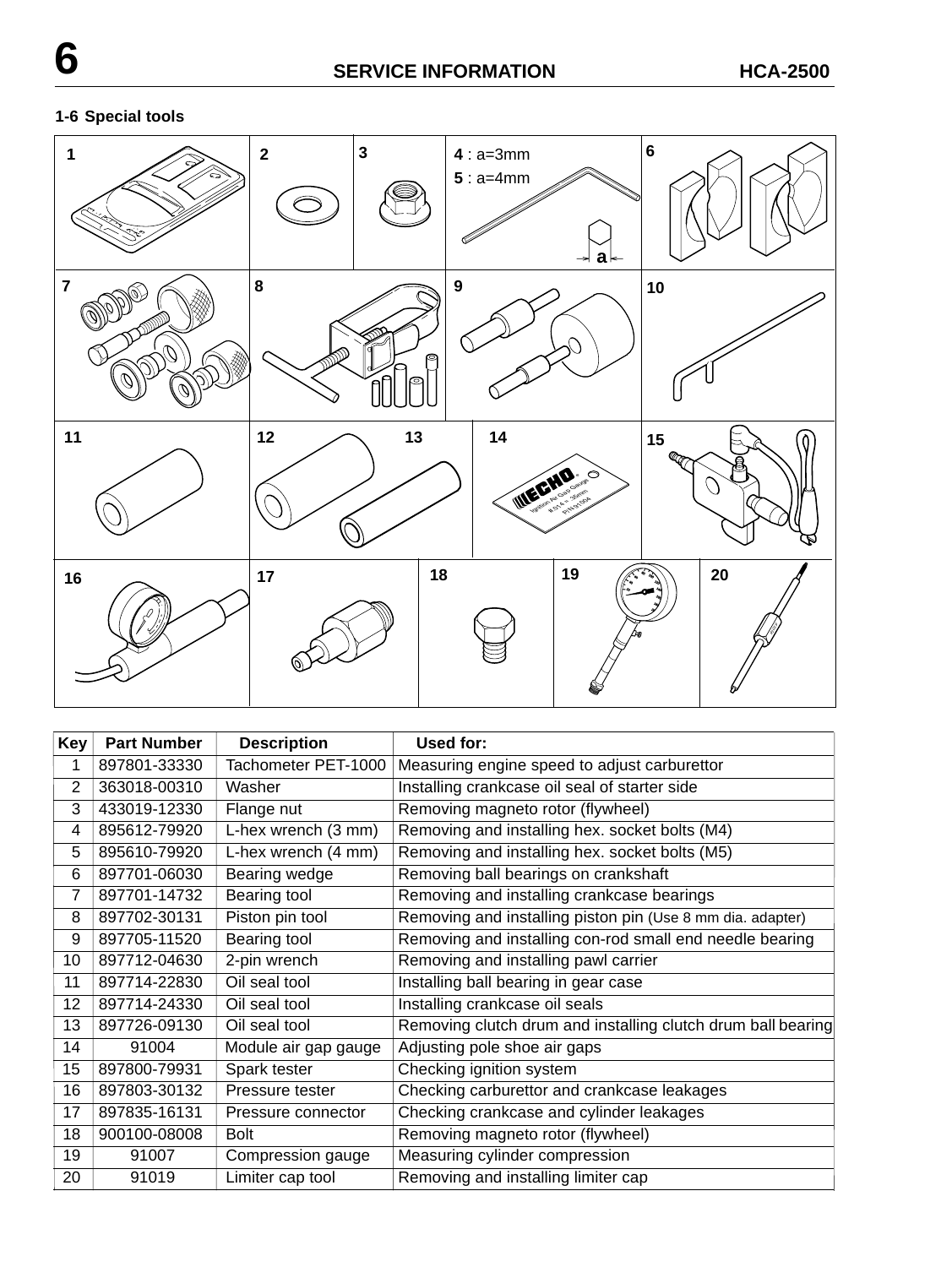#### **2-1 General adjusting rules**

A. Before starting the unit for adjustment, check the following items.

- 1. The correct spark plug must be clean and properly gapped.
- 2. The air filter element must be clean and properly installed.
- 3. The muffler exhaust port must be clear of carbon.
- 4. The fuel lines, tank vent and fuel filter are in good condition and clear of debris.

5. The fuel is fresh ( > 89 octane : RON) and properly mixed at 50 : 1 with "ISO L-EGD" or "JASO FC" 2 stroke oil.

6. The gear case assembly with blade set adjusted clearance properly must be installed for proper engine loading.

B. Set L and H mixture needles with limiter caps anticlockwise to rich side stop. Start and run engine for 2 minutes alternating engine speed between WOT and idle every 5 seconds. Adjust idle adjust screw to 2800 +/- 300 r/min. Adjust H mixture needle with limiter cap to 10000 +/- 500 r/min. If engine does not run correctly after this adjustment, proceed to the next step (2-2).

C. After adjusting carburettor according to the steps 2-2 and 2-3, the limiter cap(s) must be installed on L and/or H mixture needle(s) to comply with Emission Directive.

#### **2-2 Presetting idle adjust screw, L mixture needle and H mixture needle**



1. Remove cleaner lid. Turn the L and H mixture needles anticlockwise to rich side stop and meet limiter caps tabs (A) with locating slot (B), using 3 mm blade screw driver.

**NOTE :** If cap tabs (A) misalign with locating slots (B), there is a chance to strip thread.



2. Screw left hand thread of limiter cap tool 91019 into centre hoIe of limiter cap anticlockwise until tab of the limiter cap just come out from locating slot.

**NOTE :** DO NOT COMPLETELY REMOVE LIMITER CAP FROM CARBURETOR! If the limiter cap were pulled out completely, there is a chance that the other mixture needle would turn and limiter cap tab would misalign with locating slot when screwing the limiter cap tool into centre hole of the other limiter cap, and thread is stripped. When the thread is stripped by limiter cap tool, screw 3 mm wood screw in the stripped centre hole of the limiter cap, and pull off the cap.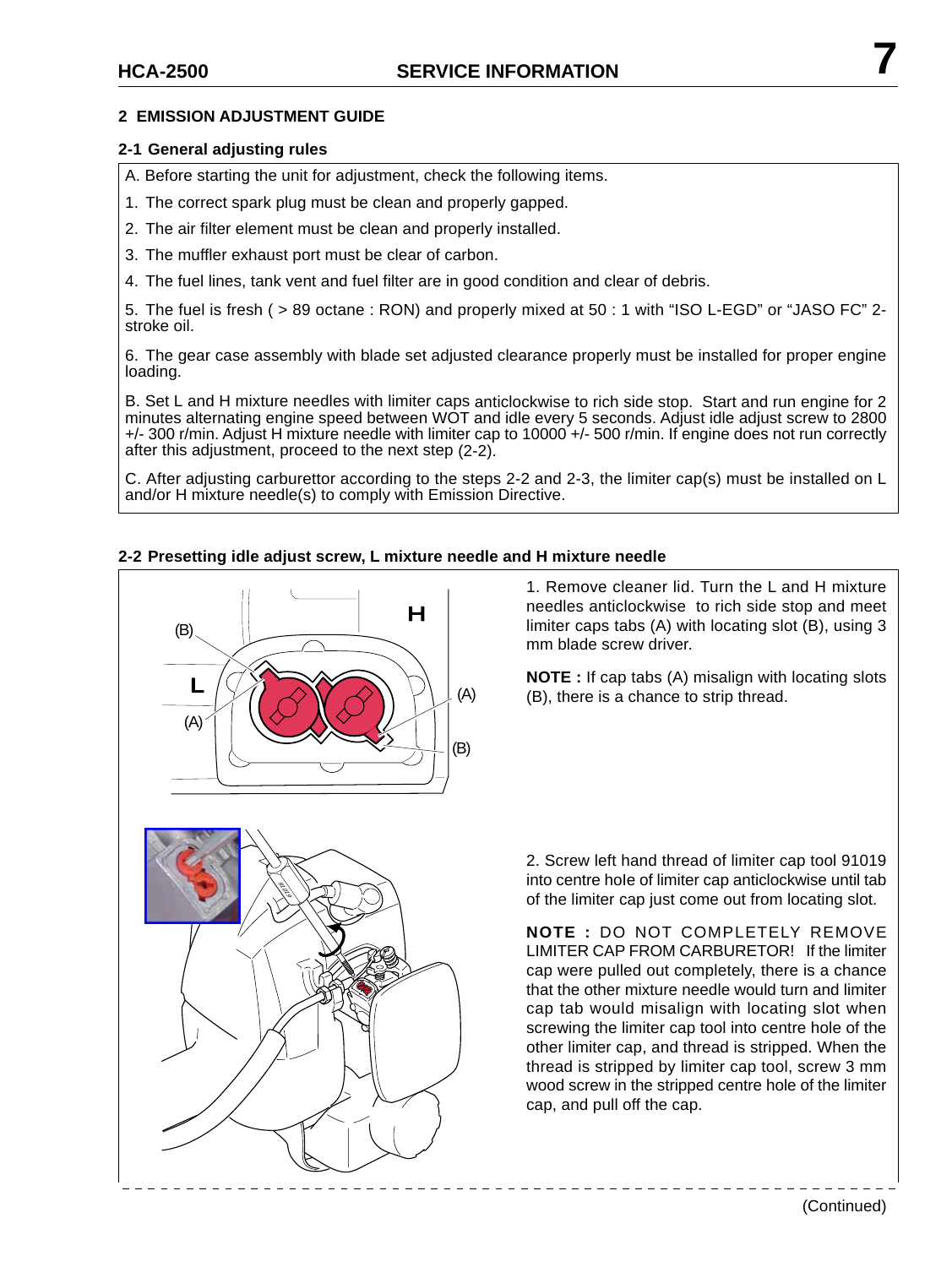

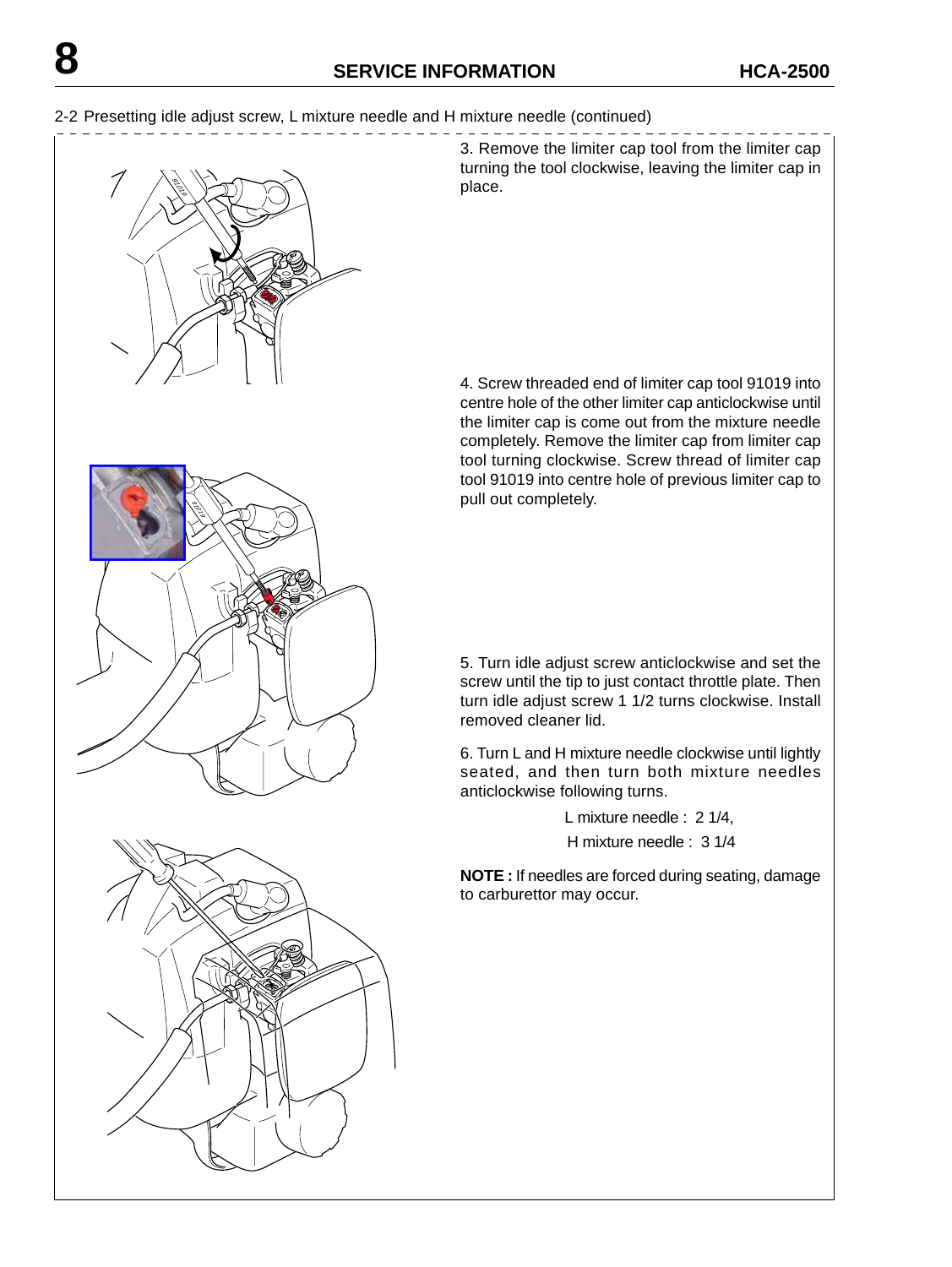\_\_\_\_\_\_\_\_\_\_\_\_\_\_\_\_\_\_\_

#### **2-3 Adjusting carburettor**



1. Start engine and warm it up alternating engine speed between WOT and idle every 5 seconds for 1 minute.

2. Using 2.5 mm wide blade screw driver, adjust L mixture needle to obtain maximum idle speed.

3. Set idle speed in the range of 3,400 to 3,500 r/min by turning idle adjust screw.

4. Turn L mixture needle anticlockwise to reduce engine idle speed 700 to 800 r/min to set idle speed in the range of 2,600 to 2,800 r/min.

**NOTE :** Engine speed must be allowed to stabilize a minimum of 20 seconds after each adjustment of L mixture needle to assure accurate tachometer readings.

5. Turn H mixture needle anticlockwise to reduce engine speed to approx. 9,000 r/min at WOT.

6. Turn H mixture needle clockwise to obtain 9,500 to 10,500 r/min at WOT.

**NOTE :** During H mixture needle adjustment, do not run engine at high speed without load longer than 10 seconds.

7. If the engine speed at WOT is above 10,500 r/min, adjust H mixture needle anticlockwise and set maximum engine speed at less than 10,500 r/min.

(Continued)